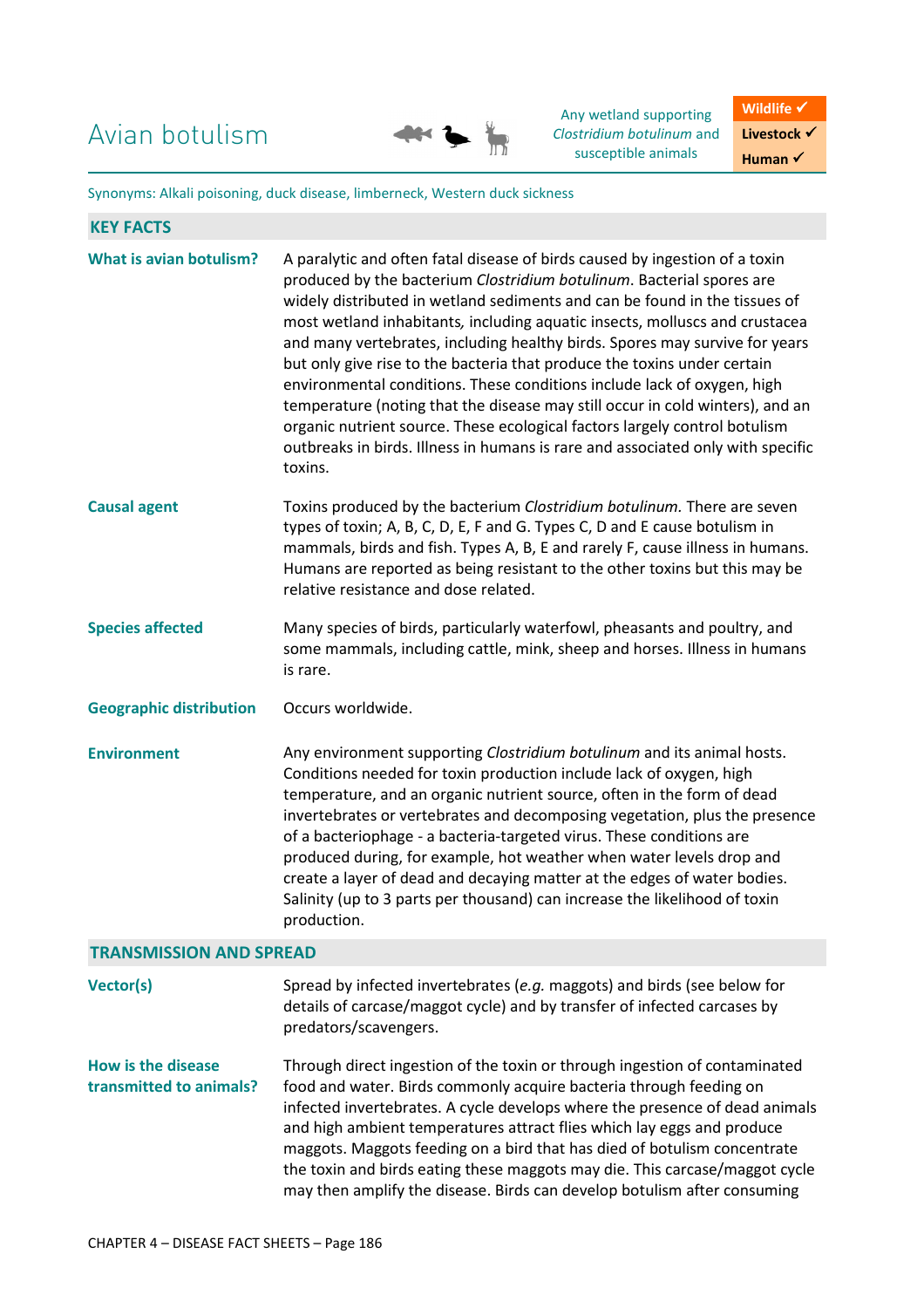|                                                              | only a few larvae. Cattle may ingest toxin through chewing infected bones<br>and carrion in phosphorous-deficient areas, and ingesting rotting organic<br>matter and other contaminated food.                                                                                                                                                                           |
|--------------------------------------------------------------|-------------------------------------------------------------------------------------------------------------------------------------------------------------------------------------------------------------------------------------------------------------------------------------------------------------------------------------------------------------------------|
| How does the disease<br>spread between groups<br>of animals? | Spreads from one animal group to another through the methods detailed<br>above. Transfer of infected carcases by predators may also indirectly spread<br>the bacteria. Avian botulism is not directly transmissible or communicable by<br>casual contact but, in some cases, tissues from dead animals can be toxic if<br>ingested by other animals.                    |
| How is the disease<br>transmitted to humans?                 | Most commonly transmitted through ingesting contaminated food,<br>particularly fish, wildfowl, marine mammals and processed animal products.<br>It can also be transmitted through wound infections or intestinal infection in<br>infants. Occasionally, humans can be exposed to the toxin by an aerosol.<br>Person to person transmission of botulism does not occur. |

## **IDENTIFICATION AND RESPONSE**

| <b>Field signs</b>                        | Appearance of lines of bird carcases coinciding with receding water levels<br>may signal an outbreak. Healthy, sick and dead birds are often found<br>together during an outbreak with carcases in various stages of decay.<br>Affected birds may be unable to use their wings and legs normally or unable<br>to control the third eyelid (may not be visible), neck muscles and other<br>muscles and may therefore be seen propelling themselves using weak wings<br>across water and mudflats. Birds with paralysed neck and leg muscles cannot<br>hold their heads up and may therefore drown. Death is frequently caused by<br>respiratory failure caused by the toxin paralysing muscles used for breathing.<br>A fish die-off may also indicate an outbreak, particularly with botulism E<br>toxin. |
|-------------------------------------------|-----------------------------------------------------------------------------------------------------------------------------------------------------------------------------------------------------------------------------------------------------------------------------------------------------------------------------------------------------------------------------------------------------------------------------------------------------------------------------------------------------------------------------------------------------------------------------------------------------------------------------------------------------------------------------------------------------------------------------------------------------------------------------------------------------------|
|                                           | Affected cattle and horses tend to have a stiff gait and are often found<br>recumbent with laboured breathing. Saliva may drool from their mouth.                                                                                                                                                                                                                                                                                                                                                                                                                                                                                                                                                                                                                                                         |
|                                           | In humans, symptoms include blurred vision, dry mouth, difficulty in<br>swallowing or speaking, general weakness, and shortness of breath. The<br>illness may progress to complete paralysis and respiratory failure, but, if<br>treated, rarely death.                                                                                                                                                                                                                                                                                                                                                                                                                                                                                                                                                   |
|                                           | The disease often affects the same wetlands, and the same spots within a<br>wetland, each year.                                                                                                                                                                                                                                                                                                                                                                                                                                                                                                                                                                                                                                                                                                           |
| <b>Recommended action if</b><br>suspected | Contact and seek assistance from animal and human health professionals<br>immediately if there is any illness in birds and/or people. Report suspected<br>cases to local or national authorities.                                                                                                                                                                                                                                                                                                                                                                                                                                                                                                                                                                                                         |
| <b>Diagnosis</b>                          | Avian botulism can be tentatively diagnosed by the clinical signs and the<br>exclusion of other neurological diseases. Detection of the toxin by health<br>professionals is needed for a definitive diagnosis. Diagnosis in animals relies<br>on identifying the toxin in faeces, blood, vomit, gastric aspirates, respiratory<br>secretions or food samples. Serum is required for diagnosis in sick birds and<br>tissue samples such as clotted heart blood, stomach contents, or liver are<br>required for diagnosis in dead birds. Laboratory diagnostic tests have poor<br>sensitivity and specificity. In wild birds clinical diagnosis is most frequently<br>made - flaccid paralysis being very characteristic.                                                                                   |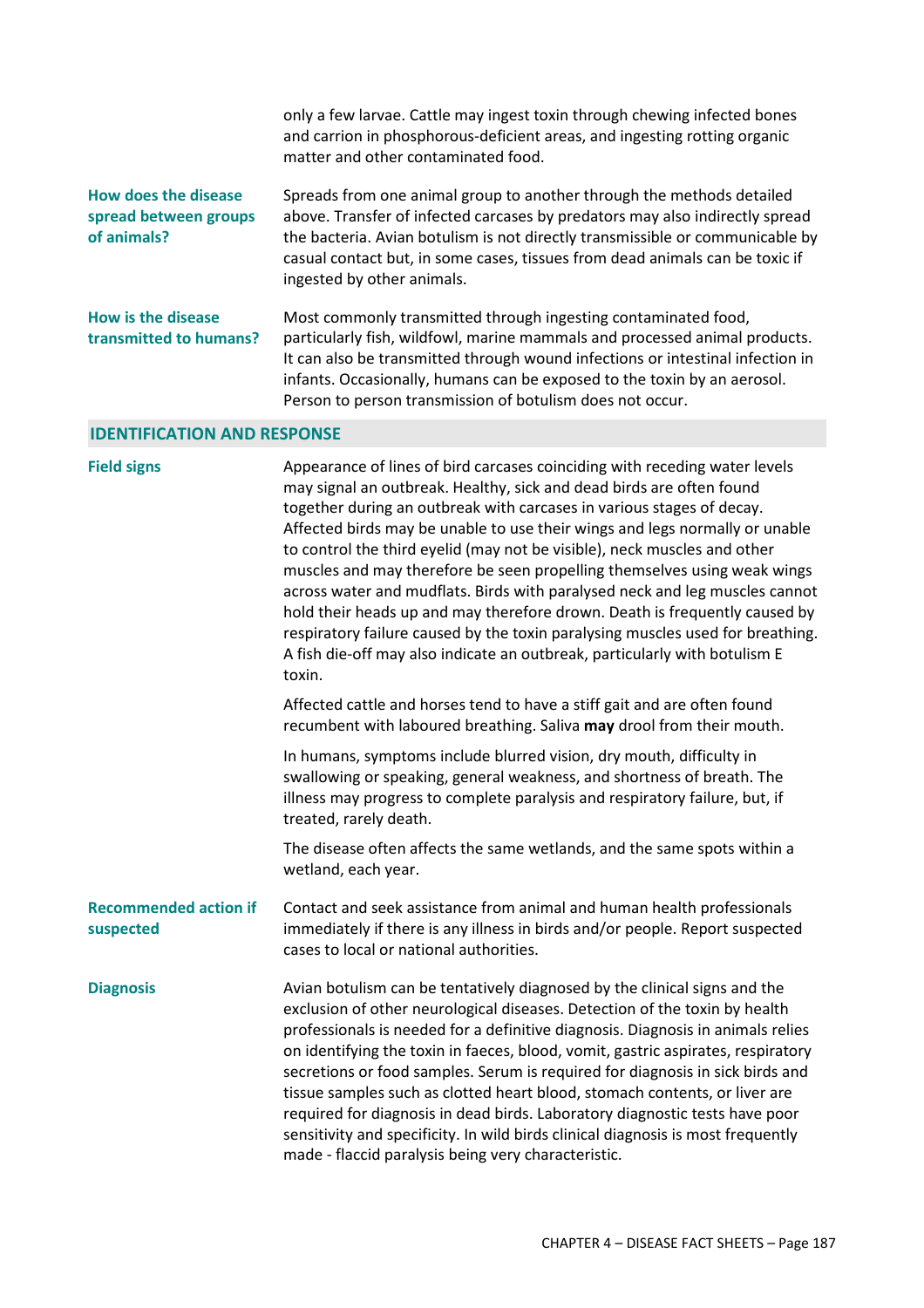Food and water samples associated with suspect cases should be obtained immediately, stored in sealed containers, and sent to reference laboratories for diagnosis.

## **PREVENTION AND CONTROL IN WETLANDS**

**Overall** It is not currently feasible to eliminate botulism spores from wetlands as they are so widespread and resilient. Some actions can be taken to mitigate environmental conditions that increase the likelihood of outbreaks.

## **Habitat management**

- **Reduce organic inputs** (*e.g.* sewage, pollutants) into wetlands, particularly in warm weather. Inputs will introduce large amounts of decaying matter and may cause death of aquatic life (which forms a nutrient source for the bacteria).
- **Oxygenate water** if possible with pumps, or by improving water flow.
- **Keep water levels stable**, particularly in warm weather.
- **In areas managed primarily for migratory waterbirds, avoid flooding** land that has been dry for a long time and avoid lowering water levels when warm. Both could result in die-offs of fish and aquatic invertebrates whose carcases could then become substrates for bacterial growth.
- **In areas managed for shorebirds, lowering water levels provides** essential habitat. Avian botulism control must therefore focus on **quickly removing any carcases**.
- Waterfowl can be redistributed to lower risk areas by draining contaminated areas whilst creating/enhancing other habitats.
- *Take care to ensure these measures do not cause the dispersal of infected birds out of the area.*

**Quick and careful collection of carcases** and their disposal by burial or burning, especially during outbreaks, removes nutrient sources for bacteria.

- Immediately place carcases into two plastic bags to prevent leakage of fluids. Bags should always be securely closed before they are removed from the area.
- **Submit carcases to disease diagnostic laboratories before being** incinerated.
- Take care to avoid contaminating new areas whilst carcases are being transported to the laboratory and disposal site.
- Wear gloves and thoroughly wash exposed skin surfaces after any contact with contaminated birds.
- Disinfect field equipment used in infected areas.

Avoid locating power lines across marshes used by large concentrations of waterbirds. Carcases from collisions provide substrates for toxin production.

Sick waterfowl are easily caught and can recover if provided with freshwater and shade, or injected with antitoxin.

## **Monitoring and surveillance**

Regular monitoring of live and dead birds, particularly in endemic areas and areas where migratory birds are concentrated, and during warm periods, can help identify early stages of an outbreak and allows disease control activities to be activated before any outbreaks develop further.

 Document environmental conditions, outbreak sites and dates of outbreak occurrence and cessation.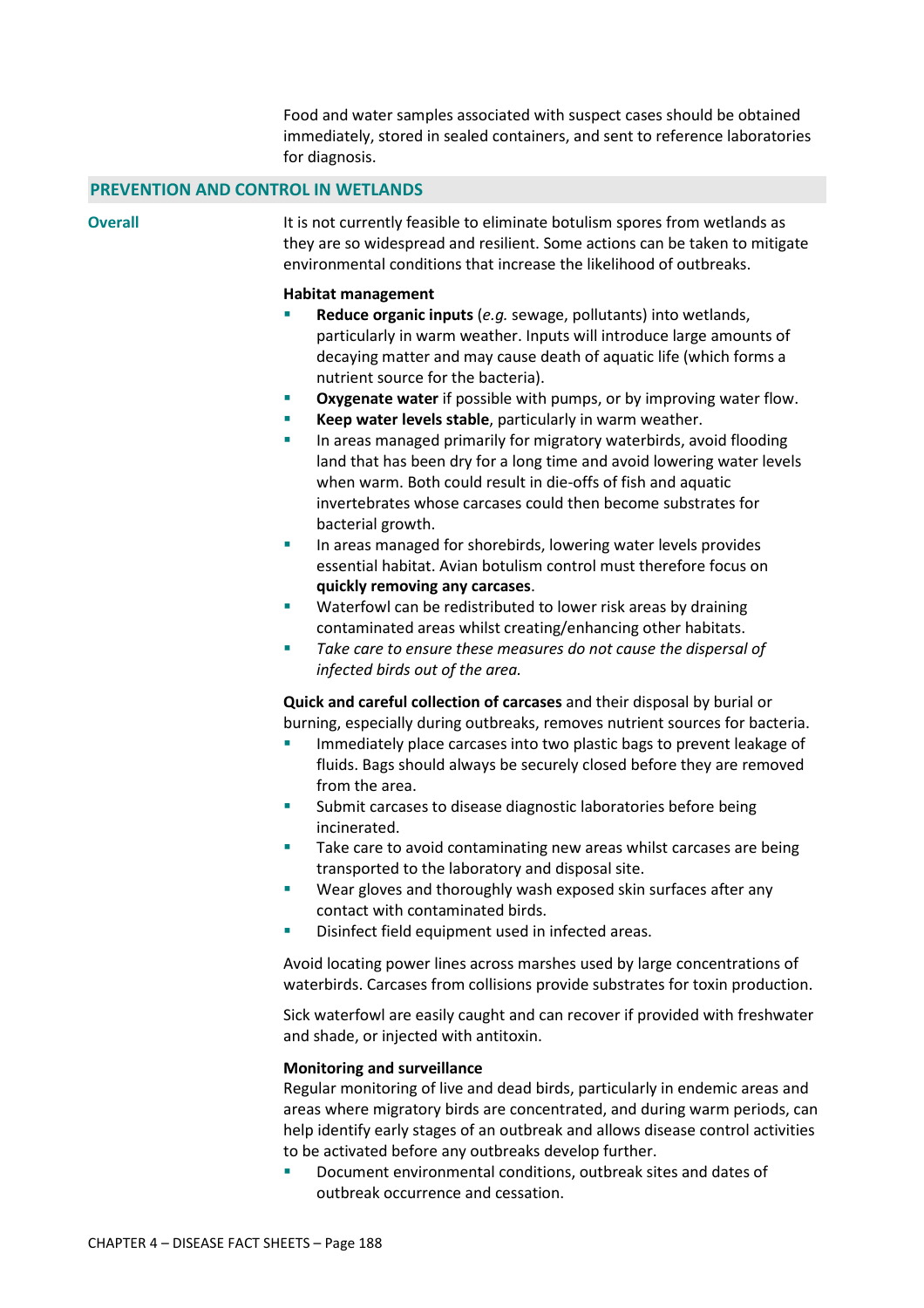|                           | Plan for, and implement, intensive surveillance and vertebrate carcase<br>×<br>collection.<br>Where possible, monitor and modify environmental conditions to<br>×<br>prevent the pH and salinity of wetlands from reaching or being<br>maintained within high hazard levels.                                                                                                                                                                                                                                                                                                                                                                                                                                                                                                                                                                                                                                                                                                                                                                                                                                                                                                           |
|---------------------------|----------------------------------------------------------------------------------------------------------------------------------------------------------------------------------------------------------------------------------------------------------------------------------------------------------------------------------------------------------------------------------------------------------------------------------------------------------------------------------------------------------------------------------------------------------------------------------------------------------------------------------------------------------------------------------------------------------------------------------------------------------------------------------------------------------------------------------------------------------------------------------------------------------------------------------------------------------------------------------------------------------------------------------------------------------------------------------------------------------------------------------------------------------------------------------------|
| <b>Livestock</b>          | Vaccination<br>ш<br>Prevent stock from having access to animal carcases.<br>ш<br>Control vermin and pest animals to reduce the risk of spread of rotting<br>×<br>material.<br>Providing nutritional supplements of protein and phosphorus to reduce<br>×<br>bone chewing among cattle.<br>Take care with the harvesting and storage of feeds to reduce the<br>$\mathcal{L}_{\mathcal{A}}$<br>possibility of small animals contaminating feeds.<br>Check water sources for organic matter contamination.<br>$\mathcal{L}_{\mathcal{A}}$                                                                                                                                                                                                                                                                                                                                                                                                                                                                                                                                                                                                                                                 |
| <b>Wildlife</b>           | Section above: Prevention and control in wetlands - overall<br>Case study 3-2. Managing avian botulism at wildlife reserves in the UK<br>(Section 3.1.3).                                                                                                                                                                                                                                                                                                                                                                                                                                                                                                                                                                                                                                                                                                                                                                                                                                                                                                                                                                                                                              |
| <b>Humans</b>             | Thoroughly cook fish or waterfowl to an internal temperature of at<br>$\sim$<br>least 180°F to destroy the toxin.<br>Anglers and hunters should never harvest fish or waterfowl that<br>п<br>appear sick or dying in areas where avian botulism is known to be<br>present.<br>Refrigeration temperatures combined with salt content and/or acidic<br>$\mathcal{L}_{\mathcal{A}}$<br>conditions will prevent the growth of bacteria or the formation of toxin.<br>Good personal hygiene. Wash hands thoroughly with soap and warm<br>$\mathcal{L}_{\mathcal{A}}$<br>water, particularly before and after preparing food and after contact<br>with animals.<br>If exposure to the toxin via an aerosol is suspected, remove any clothing<br>T,<br>and store in plastic bags until it can be washed with soap and water.<br>Shower thoroughly.<br>Antitoxin may be used to treat the disease. Severe cases require<br>supportive treatment, especially mechanical ventilation, which may be<br>required for weeks or months. Antibiotics are not required (except in<br>the case of wound botulism).<br>There is no fully tested vaccine against botulism.<br>$\mathcal{L}_{\mathcal{A}}$ |
| <b>IMPORTANCE</b>         |                                                                                                                                                                                                                                                                                                                                                                                                                                                                                                                                                                                                                                                                                                                                                                                                                                                                                                                                                                                                                                                                                                                                                                                        |
| <b>Effect on wildlife</b> | It causes significant mass mortality of birds, particularly waterfowl, where a<br>million or more may die in a single outbreak. Waterbirds on fresh and salt<br>(sea) water may be affected. Some affected birds may recover without<br>treatment. Impacts vary between species. Impacts on wild bird populations<br>are currently unknown. The disease can result in negative perception and<br>therefore unnecessary destruction of wildlife.<br>Avian botulism is probably one of the most important diseases of migratory<br>waterbirds worldwide, and without intervention, great numbers of birds can<br>die over a short period of time.                                                                                                                                                                                                                                                                                                                                                                                                                                                                                                                                        |